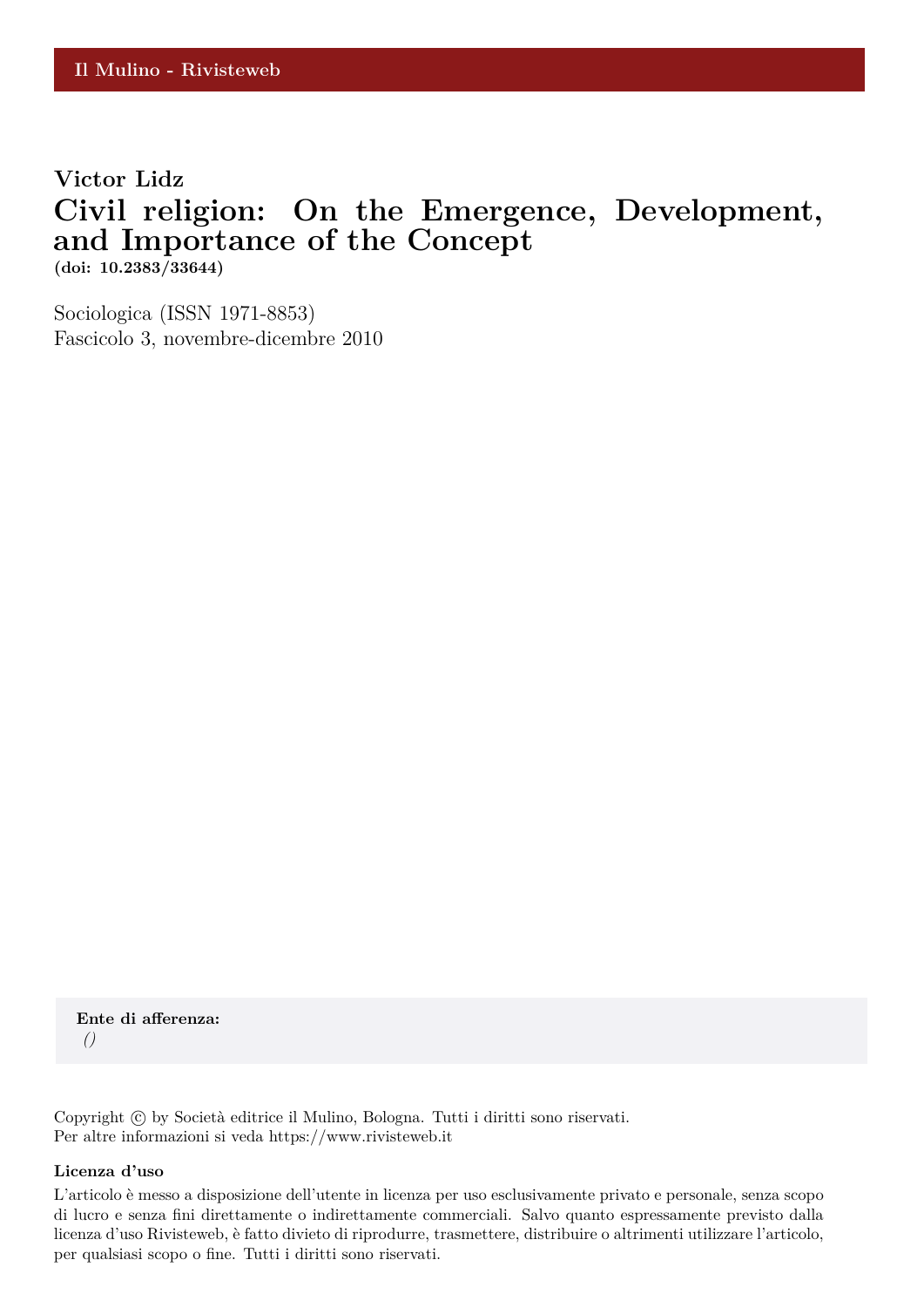Flashback / "Heritage and Choice in American Religion": An Unpublished Essay by Robert N. Bellah

# **Civil Religion: On the Emergence, Development, and Importance of the Concept**

*by* Victor Lidz

doi: 10.2383/33644

#### **Introduction**

Robert N. Bellah's celebrated and yet controversial essay, "Civil Religion in America," led after its publication in the Winter, 1976 issue of *Daedalus* to a turning point in his career. As Bellah has explained himself, he undertook writing the essay with misgivings over his relative lack of expertise in the scholarship on American society and on American religious culture and institutions. Given the high level of expertise generally expected of contributors to *Daedalus*, his recollection of misgivings is probably correct despite the evidence reported in Matteo Bortolini's accompanying essay that Bellah had previously written an interesting, insightful, and learned working paper on American religion [Bortolini 2010a]. When the essay on civil religion attracted a great deal of attention, most of it favorable, across several disciplines – sociology, American history, religious studies, theology, political science, and others – and when the basic idea of civil religion later came under fire from diverse quarters, Bellah was drawn into further research on American religion, its varieties, its prospects, and its cultural and institutional consequences for the nation and its civilization. Although he continued research and publication on Japan, on modernization in Asia, and other matters within the purview of his prior calling as a scholar of the comparative sociology of religion, American religion, culture, and social institutions soon became the major concern of his publications.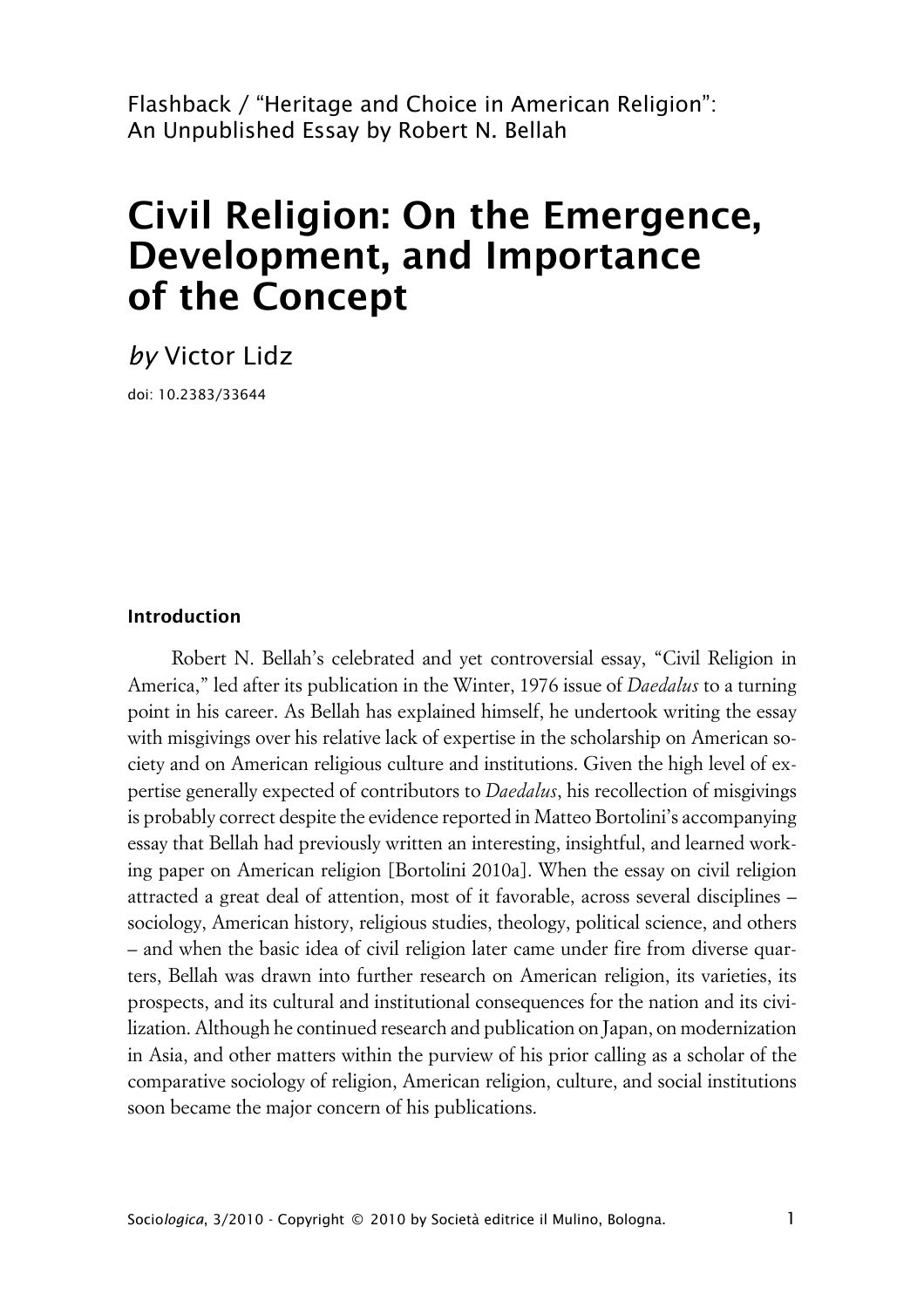Lidz, *Civil Religion: On the Emergence, Development, and Importance of the Concept*

The fame that followed among social scientists and among American intellectuals more broadly derived primarily from Bellah's books on religion and American society, including *The Broken Covenant; American Civil Religion in Time of Trial*, *The New Religious Consciousness* (edited with Charles Y. Glock), *Habits of the Heart; Individualism and Commitment in American Life* (with Richard Madsen, William M. Sullivan, Ann Swidler, and Steven M. Tipton), and *The Good Society* (with the same co-authors) as well as many essays published in a wide range of religious and social scientific venues, many later collected in *The Robert Bellah Reader*, edited by Bellah and Tipton. Given the role that the essay on civil religion played in this turn in Bellah's intellectual career, it is most interesting for admirers of his work – among which I have counted myself since, as a senior in Harvard College, I took the first of what became several courses with him – to have the original draft of the essay, prepared for the conference sponsored by *Daedalus* and held at the American Academy of Arts and Sciences in October, 1965, to examine and compare with the published version.

#### **xThe Two Versions**

The reader observes immediately that the two versions of the essay differ in the manner in which the concept of civil religion is introduced. The published essay begins almost immediately with a discussion of President Kennedy's inaugural address, the ways it invokes God, and the idea of civil religion. Thus, as the essay's title suggests, it begins directly by presenting the concept of civil religion as applied to American society. By contrast, the draft essay, with the more general title, "Heritage and Choice in American Religion," discusses several basic characteristics of American religion and the religiosity of Americans before it introduces the concept of civil religion.

The draft essay begins by observing that the various mainstream denominations in the United States have retained considerable vitality even though intellectuals have increasingly expressed skepticism about religion. Bellah then notes that the predominant denominations, whether Protestant, Catholic, or Jewish, are characterized by strong senses of their own historical continuities with truly ancient events deemed to have transcendent and foundational significance – the Last Supper of Jesus and the Apostles, the Crucifixion of Jesus, or the Exodus from Egypt. Among these senses of historic continuity, the perspectives of the Reformed churches deriving from Calvinism – those that Max Weber labeled "ascetic Protestantism" – have been most important for the society as a whole. The religious ethics of Calvinist denominations have been the predominant source of the ethos of American life since early colo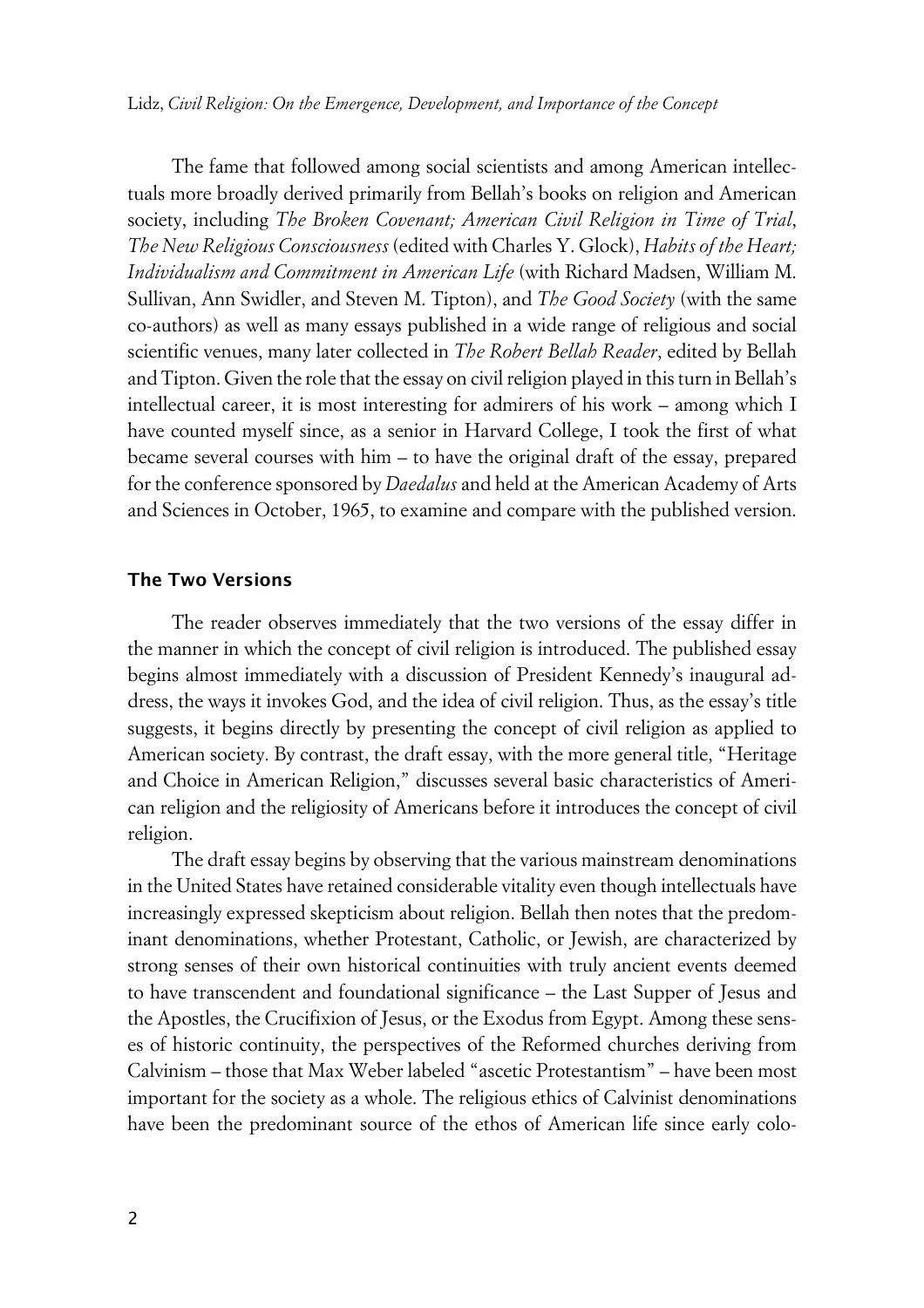nial times. Their religious ethics also underlay the American Revolution as a social movement and the institutionalization of key features of that movement during the founding of the Republic and the writing of the Constitution. In part, this was due to the demographic fact that ascetic Protestants comprised a substantial majority of the population down to the Twentieth century. But more deeply it reflects a similarity in pattern of meaning between ascetic Protestant values and basic institutions across all major spheres of American society. When other religious groups have immigrated to the United States, it is that ethos that they have confronted in employing organizations, voluntary associations and local community institutions, public political life, educational institutions, and so forth. Immigrant groups have tended over time to adopt or at least accommodate to the predominant ascetic Protestant-based ethos.

A major feature of the American ethos has been its broadly positive orientation to social change. It has generally endorsed principles of reason regarding the design of social institutions and has fostered expectations that society can and should be improved by a progressive series of changes. In contrast to much of European and Asian religion, it has eschewed the sorts of traditionalism that oppose social change and seek to reestablish the institutional frameworks of prior times. Thus, American religion has not in general been opposed to the crystallization of modern institutions, but has been a force driving processes of change and development. Even the fundamentalist movements found among Protestant and Jewish denominations as well as elements of the Catholic Church have been quite selective in the qualities of modern life to which they express opposition. The religious life of Americans has not, again in contrast to many Europeans and peoples elsewhere in the world, perpetuated senses of alienation from "modernity," but rather a positive engagement with it. As Americans have increasingly led lives fully engaged with modern social institutions, religion has, in Bellah's incisive phrase, provided a "generalized sanction for morality." Religion has been viewed as establishing "eternal verities" for individuals and groups caught up in a rapidly changing social environment. A deep commitment to build "the Kingdom of God" on earth has provided a religious foundation for expectations of "progress" or continuous improvement in secular life. In these respects, Bellah argued in the draft essay, if I understand him, that American religion with its ascetic Protestant origins has tended to transcend the dichotomy of "tradition" and "modernity" by maintaining a tradition that endorses modernity.

The success of religion in sustaining stable frameworks of meaning is indexed by the continuing expectations of Americans that major life transitions – births, weddings, and deaths – must be celebrated with religious ceremonies. However much they differ in the degree to which religious observations are part of their daily and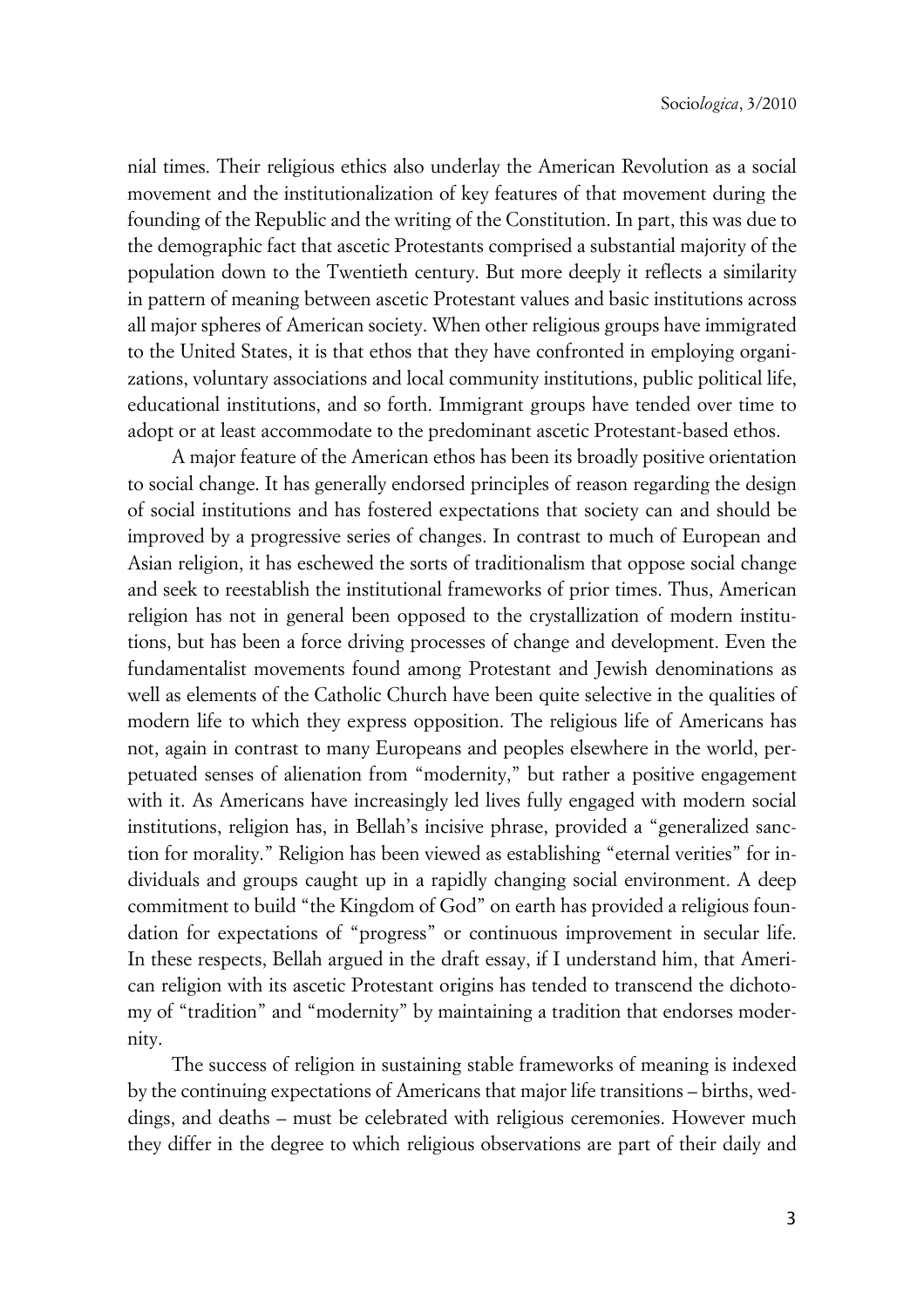weekly rounds of activity, Americans seem to require validation of the events of life transitions in religious terms. This pattern of religiosity has led many to emphasize that for contemporary Americans the religious life is bound to the sphere of private life – of family, kinship, and personal circles of friends and associates – with a deep gulf separating religion from public life and institutions. The First Amendment is often cited in support of the idea of profound separation. Does not the clause preventing the establishment of religion not block all religion from public life?

Bellah directly challenges this understanding of the relation of religion to public or civil affairs, but in a subtle way. He does not question the importance of the First Amendment or the separation of church and state. Later in the essay he emphasizes that the First Amendment secures freedom of religious belief and membership in religious organizations to all citizens through separation of the sphere of religious belief, activity, and association from the state. Yet, he asserts that there is a latent connection of public institutions to religion that does not involve the denominational sphere of religion. This connection concerns the embrace of public institutions in the positive orientation of American religion toward the general institutional make-up of modernity. Only after presenting this broad analysis of religion's involvement in American public life did Bellah, in "Heritage and Choice," introduce the conception of civil religion. The clarifying frame of that preceding discussion remained largely implicit in the published essay on "Civil Religion in America."

The central section of "Heritage and Choice" [pp. 7 to 14 of the typescript] is titled "The Civil Religion" and introduces that concept. Bellah quickly turns to President Kennedy's inaugural address as an example of the ways in which Americans invoke religious ideas on solemn public occasions. He quotes the beginning and concluding paragraphs of that address, the only passages that refer to God, as a text of the civil religion, a text that he then interprets with care. He suggests that the opening and closing passages, in significant degree because of their invocations of God, establish "a sort of frame" for the remainder of the speech and the large issues of national purpose and policy that it discusses. Routine work documents of presidents, such as, messages to Congress concerning matters of the budget or specific public policies, do not include references to God, but such references seem to be requisite for such solemn ceremonies as inaugurations. They have been included in the inaugural addresses of all presidents.

Bellah proceeds to emphasize that Kennedy's references to God were not connected to his personal faith as a Catholic, but to statements of a faith shared by Americans across their denominational differences. They invoke a special sphere of belief separate from the diverse religious beliefs of the various denominations and pre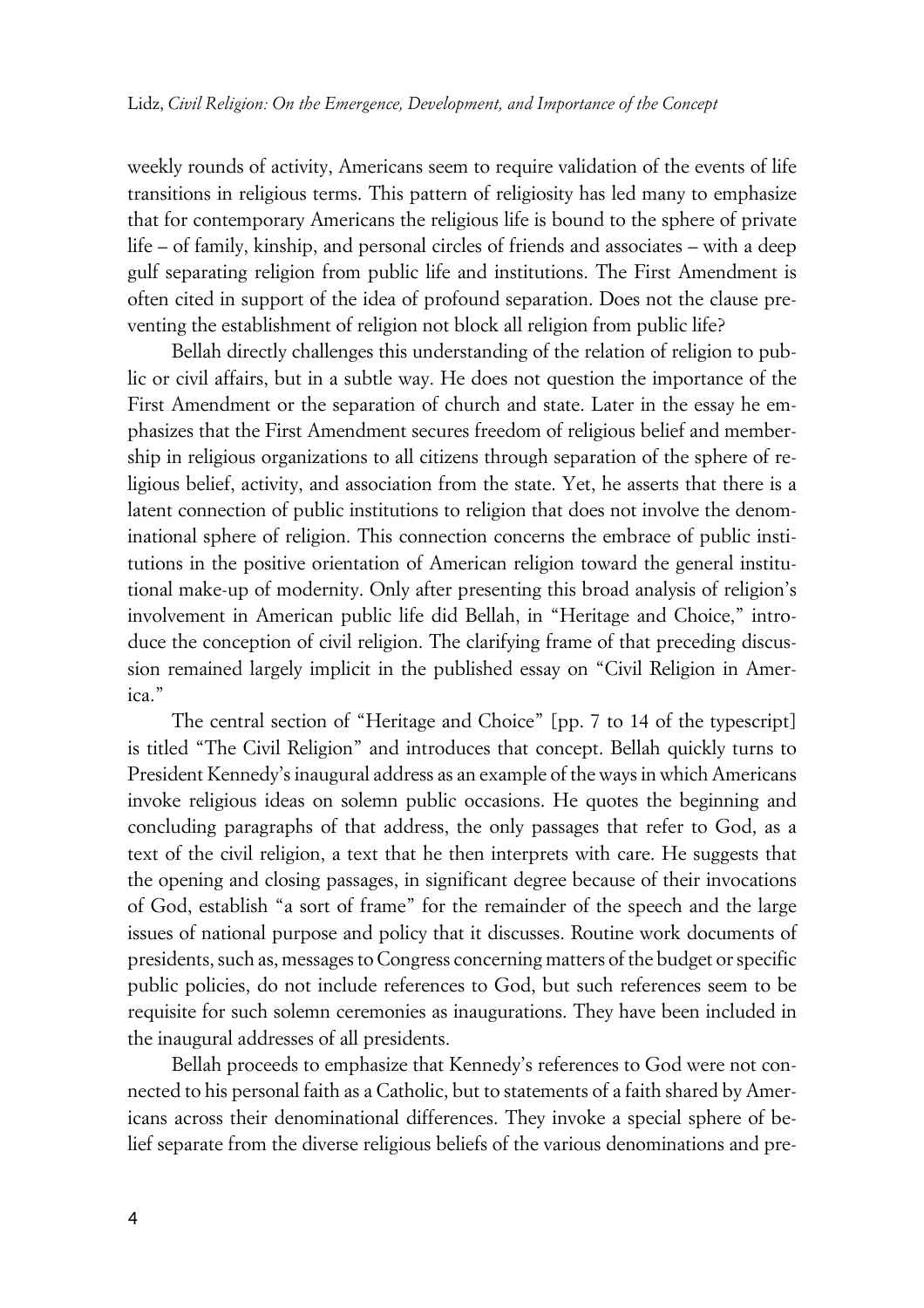sumptively shared by practically all American citizens. Moreover, the invocations of God are in close association with statements of some fundamental American values. Kennedy characterized his inauguration as a "celebration of freedom" and "renewal" of principles embodied in the oath of office. That oath had been prescribed by the Founding Fathers and involved upholding the Constitution and therefore its protections for the rights of citizens. Kennedy emphasized that even though embodied in the Constitution and traditions of the nation, the "rights of man" are the gifts of God, not of political systems, and hence transcend the human order. God-ordained principles of right and wrong stand above the sovereignty of the people and their polity, and we as people and citizens are ultimately answerable to Him above all human authority. Kennedy concluded his inaugural address by asking for God's blessing on the efforts of Americans and others to carry out His work on earth – a clear reference by the nation's first Catholic president to its traditional, ascetic Protestant-ordained mission of building the kingdom of God on earth. Bellah argued that for the nation's first Catholic president to have articulated this activist religious duty, with origins in ascetic Protestantism, indexed its hallowed place in American tradition. We might add that the non-religious content of the speech – its declarations of national purposes and directions of national policy, especially foreign policy – were widely understood by Americans and other peoples to be energetically activistic, indeed, to be revitalizing a characteristic American activism after the less venturesome Eisenhower presidency, and thus consistent with its religious framing as interpreted by Bellah.

Analysis of Kennedy's inaugural address occupies almost all of the section of "Heritage and Choice" on civil religion, although Bellah concludes it with a claim that Lincoln is the central figure of American civil religion. In the published essay, Bellah adds historical depth to his analysis of civil religion in a discussion that comes to focus on the Civil War and on Lincoln – both his thought, particularly his understanding of the national trial represented by the tragically fratricidal war, and the meaning of his life and death.

The published paper begins with a discussion of the Kennedy inaugural that is a lightly edited version of the discussion in "Heritage and Choice." However, it then introduces the historical dimension, analyzing ways in which civil religion has developed over time. Bellah begins by noting that Washington, Adams, and Jefferson all invoked God in their inaugural addresses, but in a manner that seems more Unitarian than directly Christian. In their accounts, His interest seems to focus on "order, law, and right" rather than grace, salvation, and love. They never mention Christ, but do invoke a God who has a special interest in America, echoing in Protestant terms the way in which the God of the prophets held a special concern for the historical fate of ancient Israel. He quotes Washington's invocation of "that Being (…) who led our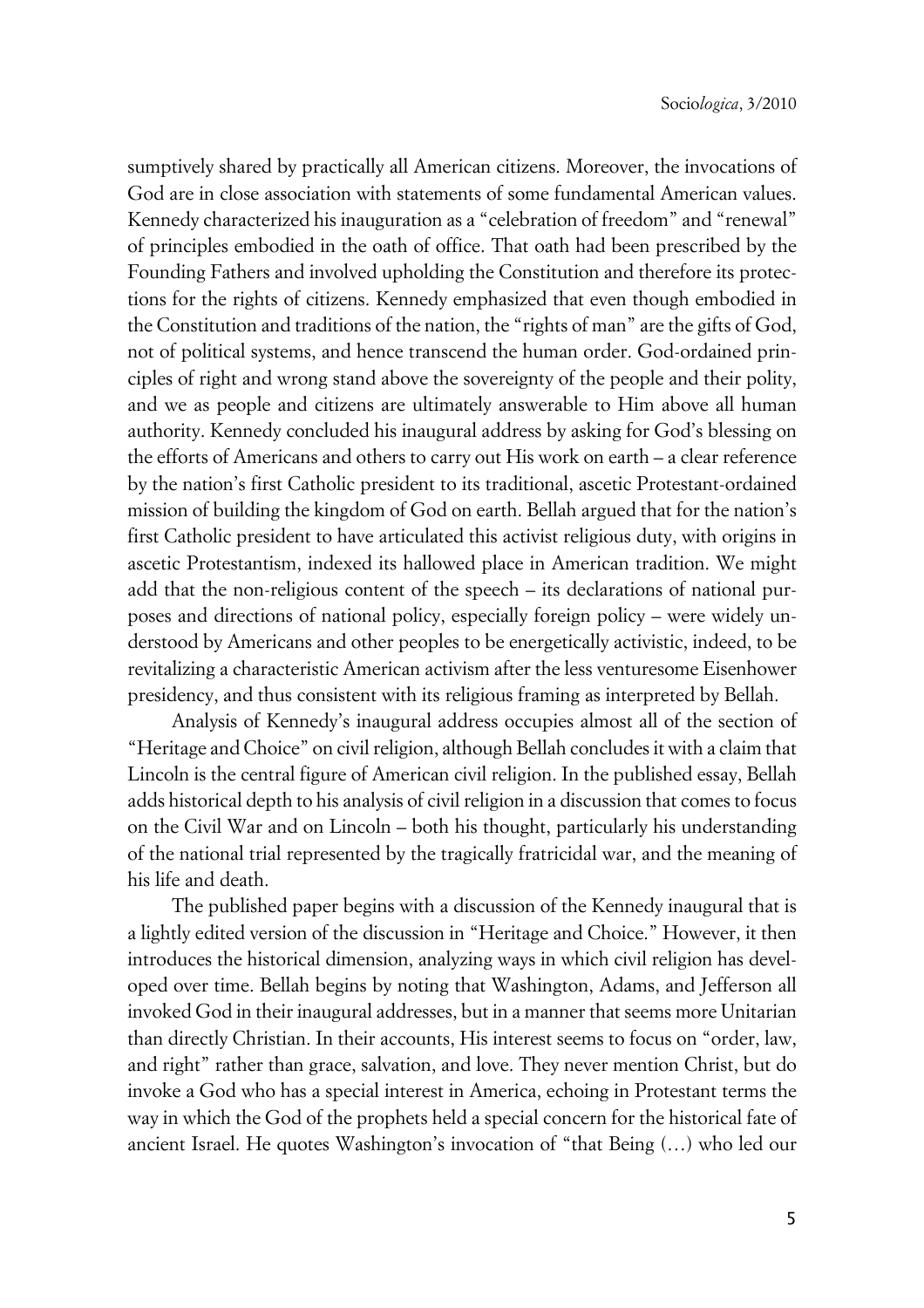fathers, as Israel of old, from their native land and planted them in a land flowing with all the necessaries and comforts of life." America thus has the significance of a new "promised land" where the people are ordained by God to establish a new type of society. But the God that has so ordained the efforts of Americans is a stern and disciplined God of order and law, not a Christian God of salvation, mercy, and love.

If the era of the Founding Fathers with the Revolution and the establishment of an independent nation and republic stands for a first time of trial requiring a resolution in terms of a civil religious beliefs, Bellah proposes that the Civil War represented a second. Its tragic losses of life and vast suffering induced the deepest sort of anxieties and profoundest doubts about the meaning of a nation that had comfortably regarded itself as a promised land. He emphasizes that Lincoln, especially in the Gettysburg address and in his second inaugural address, gave the deaths and suffering of the war a deeply Christian meaning of sacrifice for the nation. Lincoln characterized the war as a punishment visited on the nation by God for the great offense of slavery. The war was His judgment and thus had to be endured by the nation however horrific it was to become. Implicit in this understanding of the war was that the nation, like the Israel of antiquity, held a special relation to God and a special collective destiny, even if one that could be realized only through an awful divine judgment and immense suffering. Yet, the civil belief system in this understanding of the Civil War retained a vital conception of a God who imposes transcendental standards of conduct by which the nation and its people are judged. With his assassination, Lincoln became the personal symbol of Christian sacrifice in the service of the American union in a newly direct way. He took on the meaning of a secular Christ sacrificed that the reunited republic might experience a rebirth. He has remained a uniquely pivotal figure in the American civil religion ever since, one embodying complexities of meaning that the nation's intellectuals still struggle fully to comprehend. It is no wonder that more books continue to be written about Lincoln and his significance for American culture and civic life than any other figure.

In a last major section of the published essay, Bellah discusses what he calls a "third time of trial" for the nation and its significance in terms of the civil religion. This time of trial concerns the nation's involvement in the revolutionary situation of the post-World War II world with its divisions between East and West and between the economically developed, generally democratic world and the world of nations struggling in development. Bellah is aware that this trial has had antecedents. He notes that the French Revolution precipitated sharp divisions in the United States between sympathizers with its effort to establish a new social order in an old European nation and opponents who were repelled by its violence. A strong sense of God-ordained national mission underlay the doctrines of "manifest destiny" that im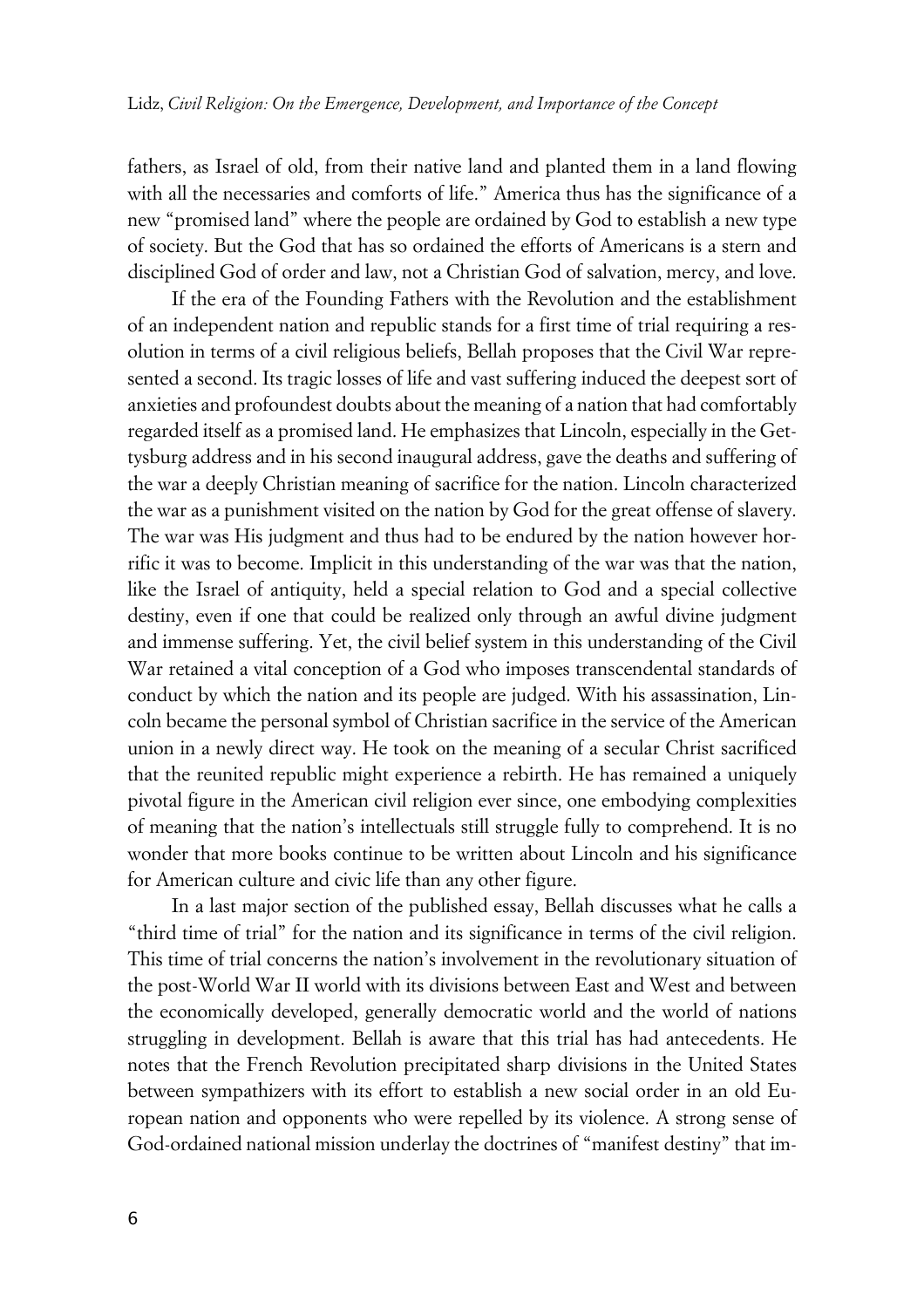pelled the nation's westward spread in the Nineteenth century, its conquests of native American tribal peoples and of Mexican territories, and eventually the war with Spain and the imposition of hegemony over its former colonies. However, since its involvement in the First World War, that "war to end all wars" and to make the "world safe for democracy," and especially since its mobilization to defeat Nazism, Fascism, and Japanese militarism in the Second World War, the U.S. has projected its religiously grounded sense of national mission onto the international arena in expansive and entangling ways.

Bellah was concerned about the *quality* of the sense of mission that had engaged the nation in the Cold War and, through it, in the Korean War and then the War in Vietnam. Had that sense of mission lost connection to reasoned judgment about ultimate purposes and limitations? Had it been cut free from transcendental principles and standards, imparting an antinomian character to national policies? The long and convoluted engagement in the War in Vietnam, a war in which the nation's leadership and citizenry seemed incapable of freeing itself from Cold War ideology to grasp the cultural and political realities of struggles in a distant civilization, seemed an antinomian extension of the Cold War. In a later continuation of his analysis, Bellah argued that awareness of "higher judgment" [Bellah, 1970, 185] is essential for the nation to avoid the jingoism of the Mexican-American War and the Manichean logic that justified supporting a military dictatorship in Vietnam as part of the "free world" simply because it was at war with a communist state. He noted that the religiously-grounded and widespread civil disobedience of the civil rights and anti-war movements of the 1960s and early 1970s invoked the prospect of higher judgment of the nation's policies and laws.

Now that Americans have seen a "War on Terror" replace the former Cold War as a national fixation, again with great costs in blood and treasure, Bellah's worries over antinomian and Manichean elements embedded in the civil religious tradition retain their salience. The embroilment with Al Qaeda, the Taliban, Afghanistan, Iraq, Yemen, and other parts of the Muslim world shows many of the same features of limited understanding of a foreign civilization, overly ambitious efforts to remake alien political orders, and militarily aggressive interpretation of the national mission that made the War in Vietnam so tragic. Americans are still captives of their civil religion's third time of trial more than a generation after Bellah wrote his essay.

Through the extended discussion of the civil religion and its three times of trial, Bellah's basic idea gains a force and an immediate salience not conveyed in the original draft. In developing the notion of civil religion more thoroughly, however, Bellah missed the opportunity to connect it to other elements in the analysis of American religion. The strength of the "Heritage and Choice" draft is that it places greater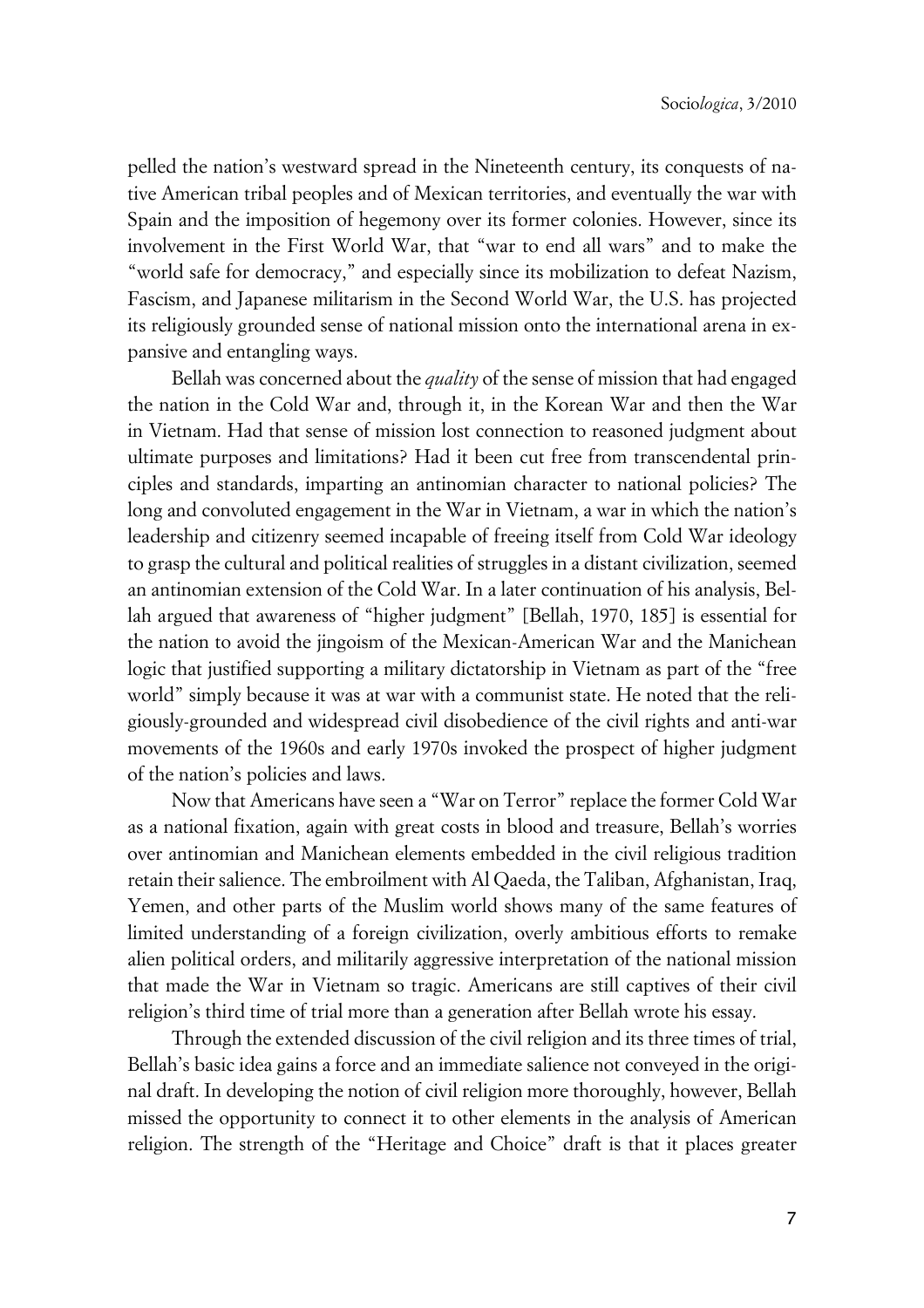emphasis on the connections between civil religion and religion as Americans have conventionally understood it – the plurality of sects and denominations, the separation of religious organizations from state structures, and the emphasis on autonomy of the individual conscience answerable directly to God.

Neither "Heritage and Choice" nor the published essay addresses the theoretical background or significance of the concept of civil religion at any length, although both note that the term was originally used, though given a different meaning, by Rousseau. Both versions of the essay let the concept stand on its own, as it were, fortified principally by the empirical understanding that it provides. Yet, it is apparent that the concept derives from Durkheim's sociology of religion, and we know that Bellah was deeply interested in his sociological analysis of religion and morality during the 1960s. The basic idea is that the solidarity of a collectivity or community so important in the lives of citizens as a nation requires a foundation in religious beliefs and in such rites as presidential inaugurations and celebrations of national holidays. This functional requirement is all the more important in the American case due to the nation's origins in the turmoil of a revolution and the essentially contractual act of the adoption of the Constitution by the respective original states. This historically voluntaristic basis of the nation's solidarity has been sustained and, indeed, amplified by the emphasis in its traditions on what Durkheim might have considered an extreme form of the "cult of the individual," namely, the ascetic Protestant-derived belief in the ultimate autonomy of the conscience of each individual, to which Americans have generally added the secular belief that each citizen should show voluntary commitment to the Constitution and the legal order it establishes. The voluntaristic and individualistic cultural context for the solidarity of the American nation has thus amplified the need that the shared commitments of citizens have a grounding in civil religion and one that is both independent of particular denominations and yet articulating with the more general frames of American sacred beliefs. Such is the Durkheimian rationale for Bellah's conception of the chief characteristics of the American civil religion.

While the Durkheimian origins of the conception of civil religion have been generally acknowledged in the secondary literature, the Weberian origins have been discussed less frequently. However, Bellah's analysis obviously draws on Weber's discussions of American ascetic Protestantism and its worldly commitments to build the kingdom of God on earth. He also draws on historians' discussions of the American sense of a divinely ordained national mission, as in the idea of Manifest Destiny, that are at least consistent with Weber's analysis. What is perhaps equally Weberian, but perhaps less often traced to that source, is Bellah's apparently categorical inclusion of social and ideological discontents in the very conception of civil religion. In this re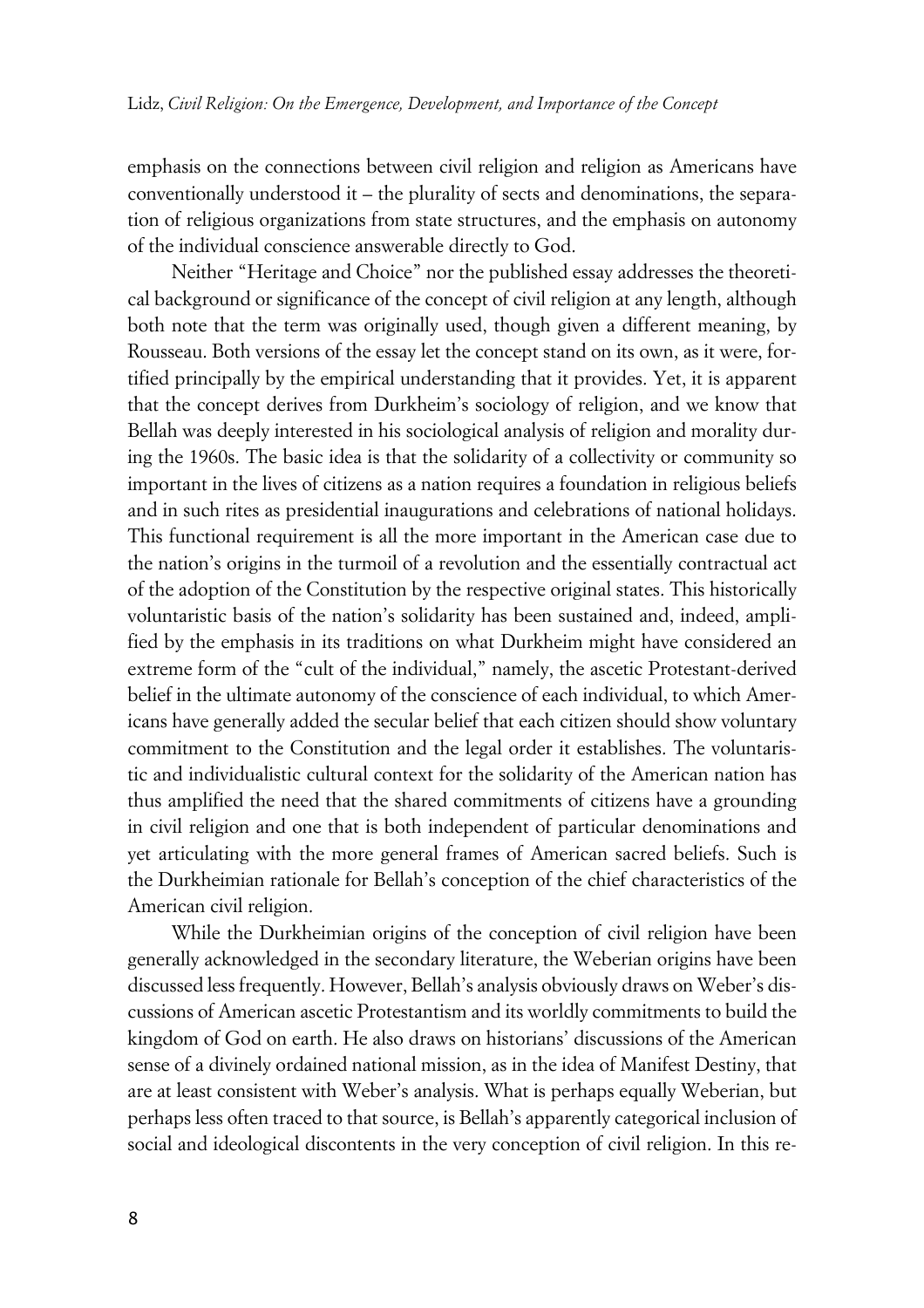spect, the idea of civil religion is in the mold of Weber's emphasis on the "iron cage" discontents inherent in the basic institutions of modernity, such as, alienated labor, boom-and-bust capital markets, the disciplines of bureaucracy, and the impersonal relationships of *Gesellschaft*, as well as on the surpassing intrinsic capacities of modern institutions. It is notable that Bellah discusses problematic features or discontents in each of his analyses of civil religion, whether in America or in other nations.

We have seen that the published essay highlights the nation's then-current political difficulties that derived from Manichean and antinomian qualities in at least aspects of the civil religion's orientation to the third epoch of trial. In the "Heritage and Choice" essay, the discontents of the civil religion are addressed in the context of problematic features of American religion more generally. Principal among these are the doubts and "intellectual uncertainties" concerning even such conceptions as God. Although these difficulties are troubling primarily to religious intellectuals, they have become a significant cause of people leaving the ministry, priesthood, and rabbinate, and therefore create potential problems for the future. For most people, the difficulties in religious culture perceived by intellectuals have not created problems of belief. Their social conduct and their engagement in religious institutions generally continue to thrive, resting on belief systems widely accepted within their respective denominations. However, the intervening years have shown that in fact the scarcity of people entering, and sustaining careers in, the clergy has become a problem having large effects on the American Catholic Church and to lesser degrees on several large Protestant denominations and in Reformed and Conservative Judaism. (In the village in upstate New York where I am presently writing, the Episcopal Church has in the last generation gone from having its own minister to having difficulty in filling a shared position with the church in a larger village nearby. The Presbyterian Church has had a succession of ministers after a long-serving – over 35 years – minister retired fifteen years ago. It has not been able to find and keep a minister who is thoroughly pleasing to the congregation. The Baptist Church is seeking a new pastor after its popular and entrepreneurial pastor of the previous decade left to a new calling.) Thus, the future difficulty in sustaining belief among religious intellectuals is now, as Bellah anticipated, creating problems for common members of the various denominations.

Bellah also noted that by the latter part of the Twentieth century an "hiatus" had opened between theology and other scholarly fields. Religion that had been at the center of college and university curricula through the Nineteenth century no longer occupied a key place in either the humanities or the social sciences. Even in sociology, where the study of religion had been a chief interest of many of the classic theorists, from the Scottish moralists to Tocqueville to Weber to Simmel to Durkheim, religion has become a marginalized field of research and teaching. Bellah argued that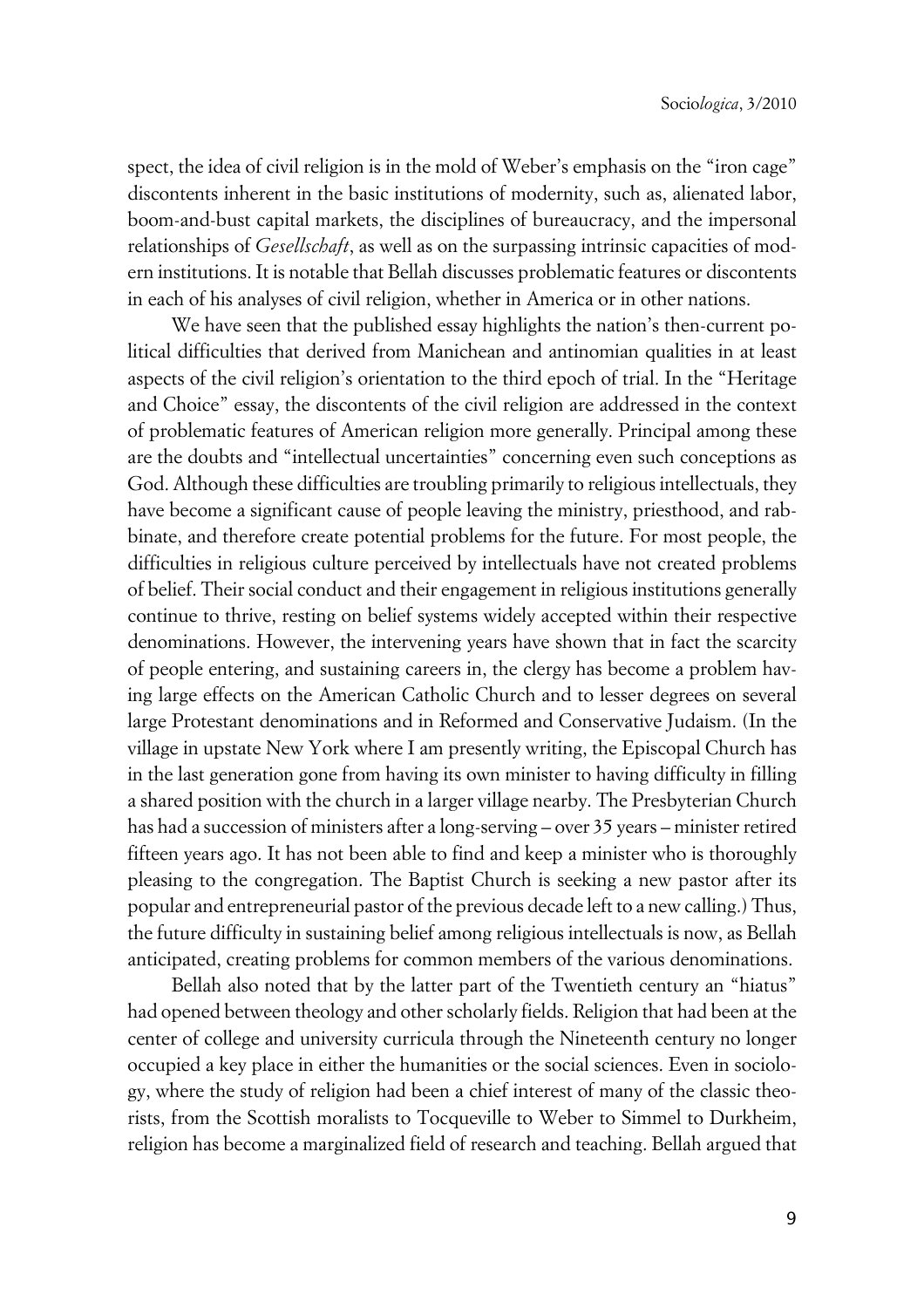the yawning disjuncture between the faith of common citizens and the lack of attention to the intellectual foundations of religion has created a worrisome opening for irrationality. He held that the public respect for rationality and rational orientations toward common problems of American social life had declined to an uncertain, even precarious, state. Perhaps the prominence of fundamentalist movements in American religion and of fundamentalist understandings of its civil religious mission is a consequence of the intellectual abandonment of religion that Bellah analyzed in 1965. I believe that Bellah's critique of American civil religious orientations to the third time of crisis was animated in part by his previous analysis of the emerging difficulties in American religion and its declining status in the general culture.

#### **xLater Writings**

Bellah extended his conception of civil religion in *The Broken Covenant; American Civil Religion in Time of Trial* [Bellah 1975], which set forth a more sharply critical stance toward American society. The preface highlights Bellah's personal conflict between "affirmation and rejection" of an American society grown "cruel and bitter" through decline from earlier principles. Bellah denounced the "distortions and perversions" of the nation's former millennial hopes. A corrosion of the common morality was bringing "a decline in all forms of obligation: to one's occupation, one's family, and one's country" [*ibidem*, x]. Commitment to freedom had devolved into liberty to pursue one's self-interest. There has been a notable liberation from the disciplines of Puritan ascetic Protestantism, but "virtue and conscience" have been replaced by utilitarian individualism and a widespread utopian reliance on technical expertise to manage policy without guidance from religious ethics.

*The Broken Covenant* reviews in compelling detail the biblical archetypes, figurations, and myths in terms of which Americans, from colonial times, have portrayed their collective identity and mission. Major themes include an Edenic view of the unspoiled New World, the Puritan settlers' Mosaic sense of an "errand into the wilderness," Americans as a Chosen People who have taken charge of a Promised Land, the society as a New Jerusalem or City on a Hill (a theme later revived in simplistic terms by President Reagan), and the Jeremiad tradition of sermonizing. All of these themes have in one context or another provided meaning to the purposes of life in America. The broad use of archetypes in American culture provided a depth of meaning that no other cultural resource could supply for a people whose literacy, until the Twentieth century, centered on the Bible. Bellah's mastery of the "logic" of figurational use of Biblical myths and his adept identification of instances of it in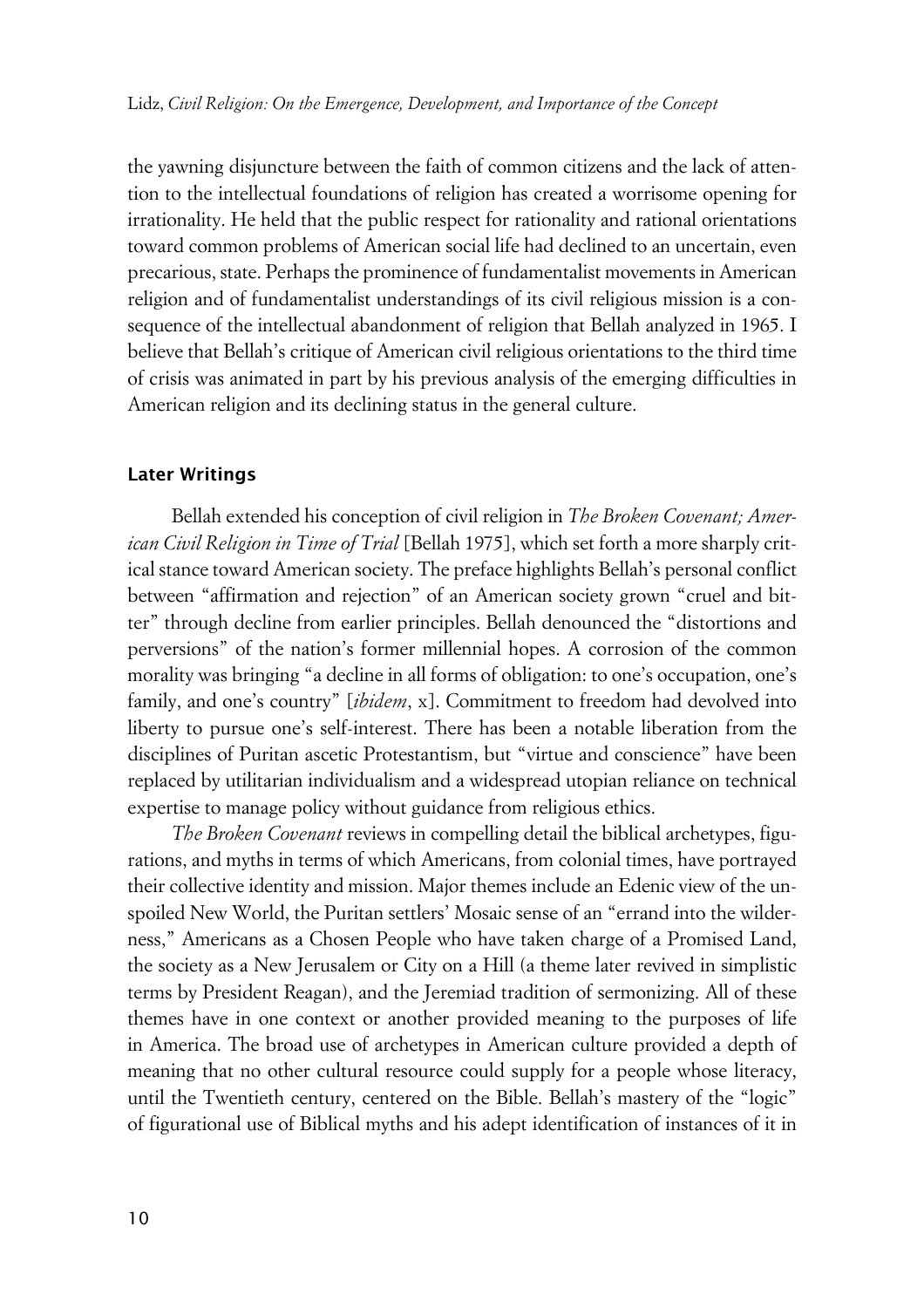diverse historical situations stands as unique in the sociology of religion. His analysis connects American civil religion to the nation's Protestant heritage with a new depth while it also maintains his previous distinction between civil religion and religion in a generic sense.

The doctrine of church polity and political organization among the New England colonies distinguished internal covenants of the heart among the presumptive elect from the external covenants binding all members of the community to church and government. The two types of covenant were complementary. The internal covenants did not bind all of society while the external covenants lacked commitment of moral direction. Bellah [*ibidem*, chapter I] proposes that covenant doctrine was long involved in the legitimation of the republic, with the Constitution understood to be, and to have the limitations of, an external covenant. He also cites Montesquieu's conception of republics as based on citizens' virtues as a source of legitimation. It supplemented the idea of a republic based on an external convenant by affirming that citizens, at least some citizens, have the virtue of accepting inner spiritual guidance. However, Bellah argues, the primary enduring source of legitimation for the Constitutional order has been utilitarian, Lockean, perhaps even Hobbesian. In utilitarian terms, the Constitution is morally neutral, a framework that merely mediates among conflicting interests, undermining all convictions that the republic needs citizens to be committed to substantive moral principles. The republic has thus become increasingly subject to the kind of corruption that the Founding Fathers most feared – dependence on the large, concentrated interests by the common citizenry. By way of qualification, I would note that Bellah reaches these conclusions without considering in any detail the importance of the broader Scottish moralist tradition to early American social and political thought, as emphasized by a number of recent historians, the philosophic, moral, and legal design of the Constitution, as in the Federalist Papers, or the cumulating legal heritage of Constitutional interpretation.

The republic's decline, Bellah emphasizes, has been related to a loss of the framework of meanings once embedded in the biblical heritage. The religious symbolism of biblical Protestantism has been "pruned"; its meaning made subservient to broader, less morally commanding pan-Judeo-Christian themes [*ibidem*, Chapter VI]. In former times, biblical figuration framed stimulus to redress wrongs, as in the anti-slavery and temperance movements. Bellah acknowledged the religious impetus to the civil rights and anti-Vietnam War movements, but worried that the tepid religion of the mainline denominations no longer gives firm moral guidance. The evangelical movements of the Nineteenth century gave moral direction to the nation, empowering common citizens and strengthened democracy. By contrast, Twentieth century evangelical preaching had become Arminian and carried little moral weight.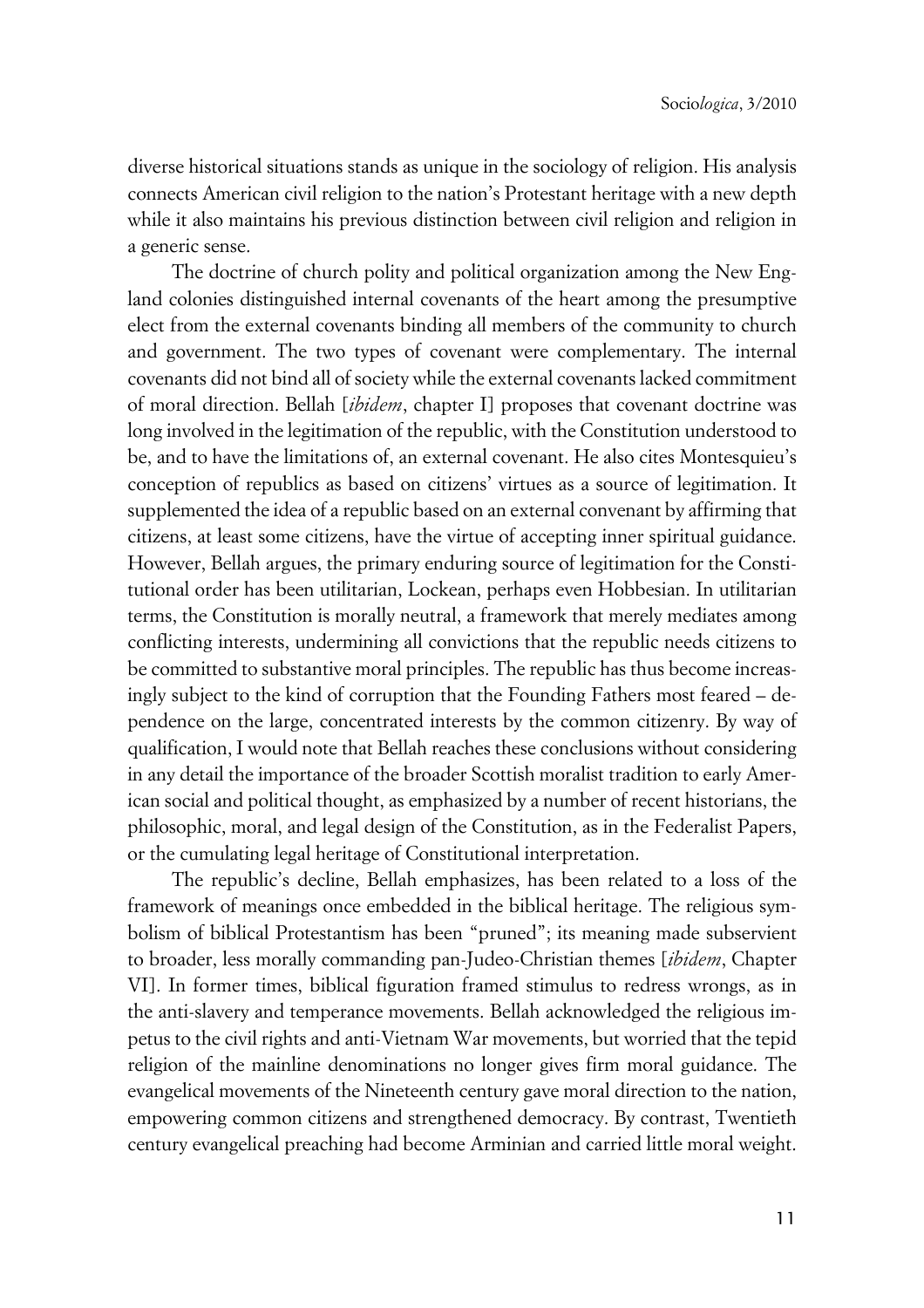Preachers no longer use biblical figuration, as their congregations lack the biblical knowledge to comprehend its meaning. In the 1970s, new religious movements, some drawing on Asian as well as European sources, experimented with communal forms and attracted fervent adherents, but remained tiny sects with minimal impact on the larger society [*ibidem*, Chapter VI; also Bellah and Tipton 2006, Chapter 11]. Religious commitment among the general citizenry is thin, as evidenced by the large numbers of citizens who frequently change denominations, often for reasons of simple convenience, such as proximity to home, but also often due to marketing efforts by particular churches.

Bellah [1975, Chapter VI] acknowledges that the civil religion's definitions of American identity have at times created outcastes and classes of individuals subject to immoral social controls. The Edenic conception of a wilderness to be occupied by new Americans has legitimated the take-over of lands from Native American peoples and the aggressive and bloody wars involved in the process. The saint versus sinner dichotomy in Protestant thought legitimated first the enslavement of African Americans and later the Jim Crow discriminations against them, remnants of which persist in the residential segregation of many communities and institutions. Discriminations against Catholics and Jews had roots in Protestant ethics, beginning in the case of Catholics with principles of church polity. Thus, The biblical underpinnings of the civil religion have long been entangled with the worst elements of the American experience.

The crux of Bellah's critique of American society in an era of weakened religion and, perforce, civil religion concerns a putative growing dependence on utilitarian individualism, with its devaluation of community institutions. Americans live, Bellah argues, basically as isolates who have become utterly dependent on dominant corporations. They live for "success" in their careers and show little concern for the larger meanings of life. Capitalism has evolved into "the great expropriator" of private property; citizens own less and less of the productive property and depend increasingly on serving corporations as bureaucrats [*ibidem*, 131]. Hence, corporate profits have come to outweigh interest in the public good in the minds of most citizens. The cities have devolved into domains of "ugliness, chaos, and despair" [*ibidem*, 132]. With poverty, powerlessness, and political vulnerability growing, Bellah declares that the nation's punishment is to be the most modern society on earth, with all the human costs that are entailed in its form of modernity.

In a later volume, Bellah and his co-author Phillip E. Hammond [1980] present civil religion as a general category for macro-social analysis and for the comparative study of society and civilization. Bellah contributed a chapter on the Italian civil religion, emphasizing its diverse and conflicting sources and the resulting difficulties it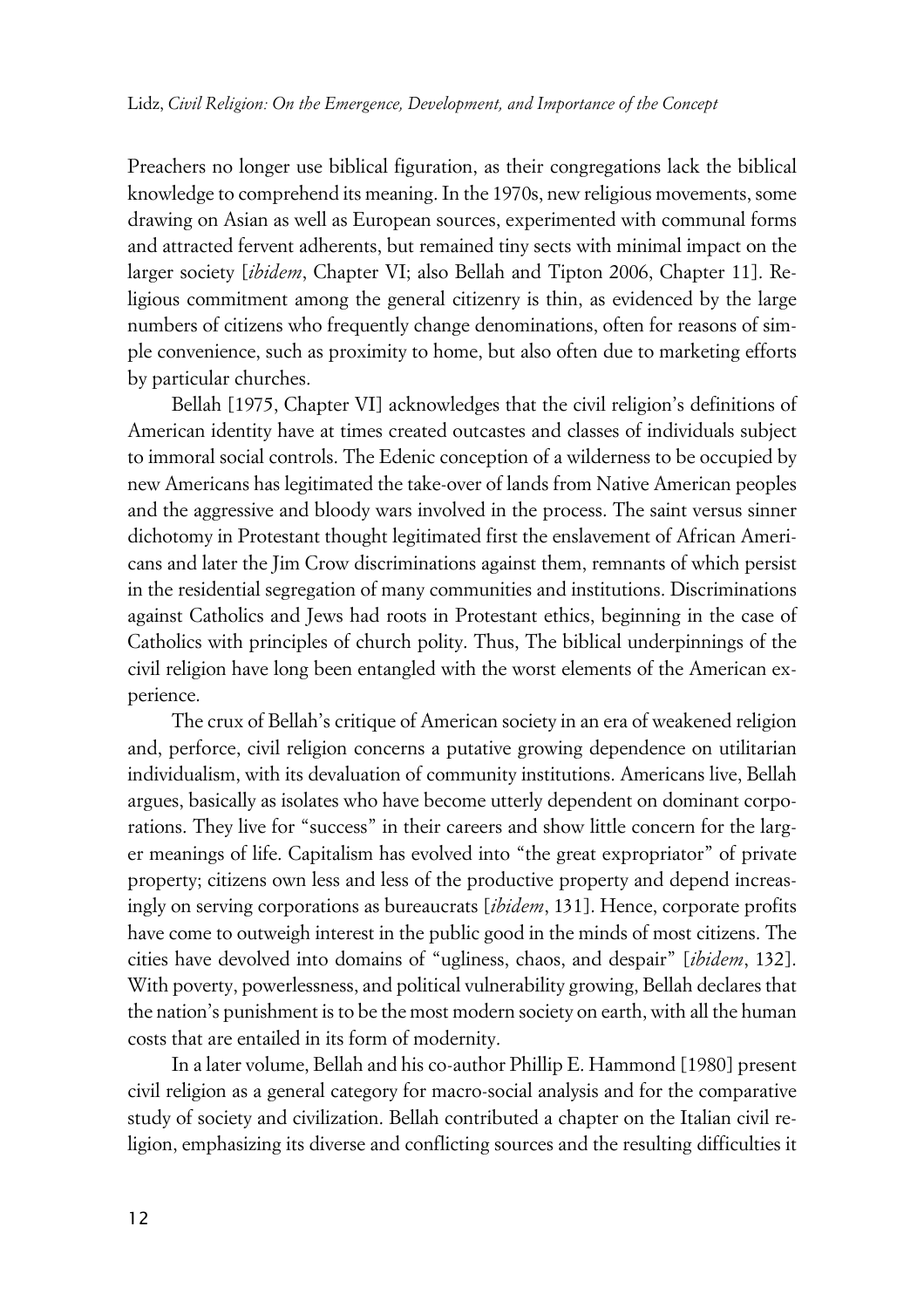creates for Italian national solidarity. In another chapter, he compared the Japanese and American civil religions, discussing the non-axial nature of the Japanese civil religion, rooted in Shinto with its archaic absence of and resistance to transcendental principles, along with its collectivist values. Hammond contributed a discussion of civil religion in Mexico, concluding that frameworks, despite significant potentials, had failed to crystallize as an effective contributor to the nation's solidarity. In the introduction, Bellah addressed controversies that his original published essay on civil religion had engendered. He acknowledged that in Rousseau's usage, civil religion is contrasted to Christianity and that dating back to the Roman Empire, Christianity had been in conflict with institutions that were ineffect civil religions. Yet, he noted, dating back to Savanarola and Calvin, there have been Christian republics. In important respects, the New England colonists saw themselves in the heritage of Christian republics, especially Calvin's Geneva. This heritage continues to influence many Americans in providing meaning to their collective life. Bellah emphasizes that the so-called separation of church and state is not actually part of the First Amendment, which both provides for the "free exercise" of religion and prohibits *establishment* of religion as well as religious tests for citizenship and public office-holding. However, a common understanding of the First Amendment and the imputation that it separates church from state in a radical way – Bellah cites the frequent use of an image of a "wall of separation" – generates suspicion about any relationship of religion to public authority [*ibidem*, 4-6]. This suspicion has been the source of much of the criticism of Bellah's conception of civil religion.

Bellah cites Tocqueville's discussion of religion's contribution to citizens' efficacy in the political processes of the republic. He adds that Nineteenth century revivalism promoted a sense of national community during crucial periods in the nation's development. In the decades following independence, both a revolutionary "civil millennialism" and rationalistic Deism amounted to public theologies. With the decline of biblical religion and rise of liberal individualism, republican moral frameworks as well as civil religion have become increasingly attenuated. To indicate the weakening of republican moral culture, Bellah compares the spirit and philosophic quality of the Lincoln-Douglas debates with the listless risk-avoidance of the televised debates in recent presidential elections. His conclusion is that the republic is now "corroded beyond repair" [Bellah 1980, 18], and that it will need a new Great Awakening to revive it.

For *Habits of the Heart* [Bellah *et al.* 1985], a collaborative effort to update Tocqueville's assessment of American democratic society, Bellah drafted the key chapter on religion. The chapter has an empirical base in interviews with a small sample of subjects drawn from various communities across the country. The inter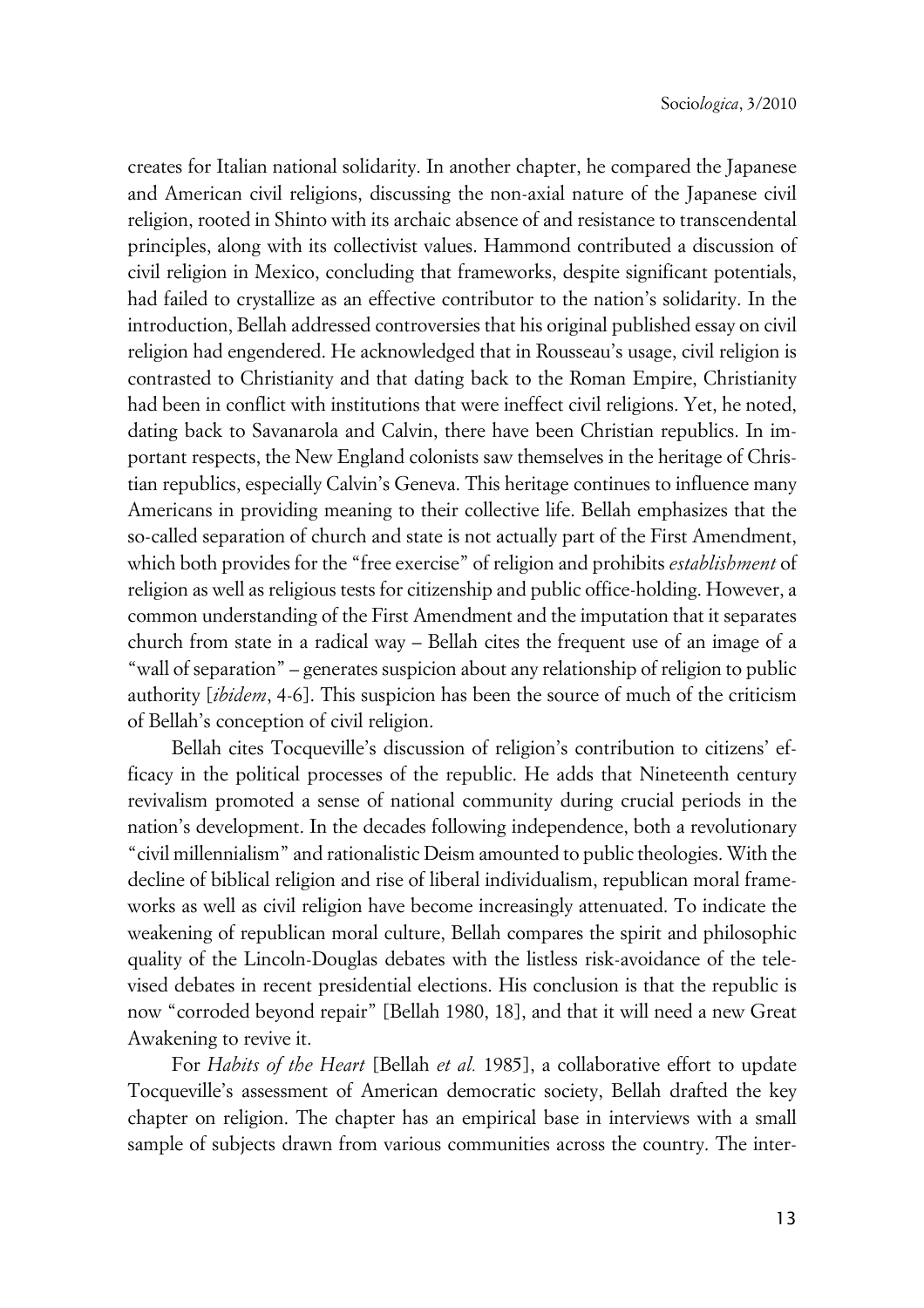viewees differed in their occupations and in their ethnic, religious, and educational backgrounds. The sample included people who were Catholic and Jewish as well as from various Protestant denominations. They differed markedly in the extent to which they were active in religious organizations. Their religious beliefs ranged from conventional to quite unique (one subject believed in her own religion), and they differed in the degree to which religious action was personally meaningful to them. Placing the interview materials against the historical forms of American religion, Bellah suggested that contemporary religious life has changed radically from its antecedents. He emphasized the decreased intensity in personal involvement in church activities, but equally the churches' remove from taking responsibility for the social lives of the communities in which they are located.

Bellah found that the religious lives of the interviewees fell on a continuum. At one end was an inner, vaguely mystical individualism concerned with self-realization. At the other end was an external religion oriented to a God who mandates an objective order for right living. The individual interviewees found their own positions somewhere on this continuum, and they generally associated with other people whose orientations somewhat matched their own. Yet, everywhere on the continuum the religious lives of the interviewees focused on personal morality and meaning largely divorced from involvement with non-religious institutions and relationships. A vacuity of meaning was thus unavoidable. That vacuity contrasts sharply with the historical efforts of mainline churches to relate their religious ethics and teachings to the whole of life. Bellah seemed somewhat optimistic that the Catholic Church relates Christian ethics more actively to the larger problems of the society. Yet, his hope appears to derive more from pastoral letters of Bishops than from interviews with lay Catholics regarding the meaning of their religious lives.

Bellah and his colleagues also conducted interviews with a small sample of clergy. On the basis of these interviews, Bellah suggested that American churches have been struggling to work out the degree to which they should be church-like and the degree to which they should be sect-like. The various denominations try to resolve this matter in terms of their own traditions and ethics, but generally they take positions that are church-like in some ways and sect-like in others. Bellah perceived an emerging tendency for Protestant, Catholic, and Jewish denominations to develop a broad central alliance or "communion of communions" [*ibidem*, 239] for exchanging outlooks and coordinating action on public matters, while also respecting their denominational differences.

In *The Good Society* [Bellah *et al.* 1991], Bellah was the primary author of a chapter on "The Public Church". He had by then ceased using the term civil religion, given the confusions it brought about [Bortolini 2010b]. However, the idea of the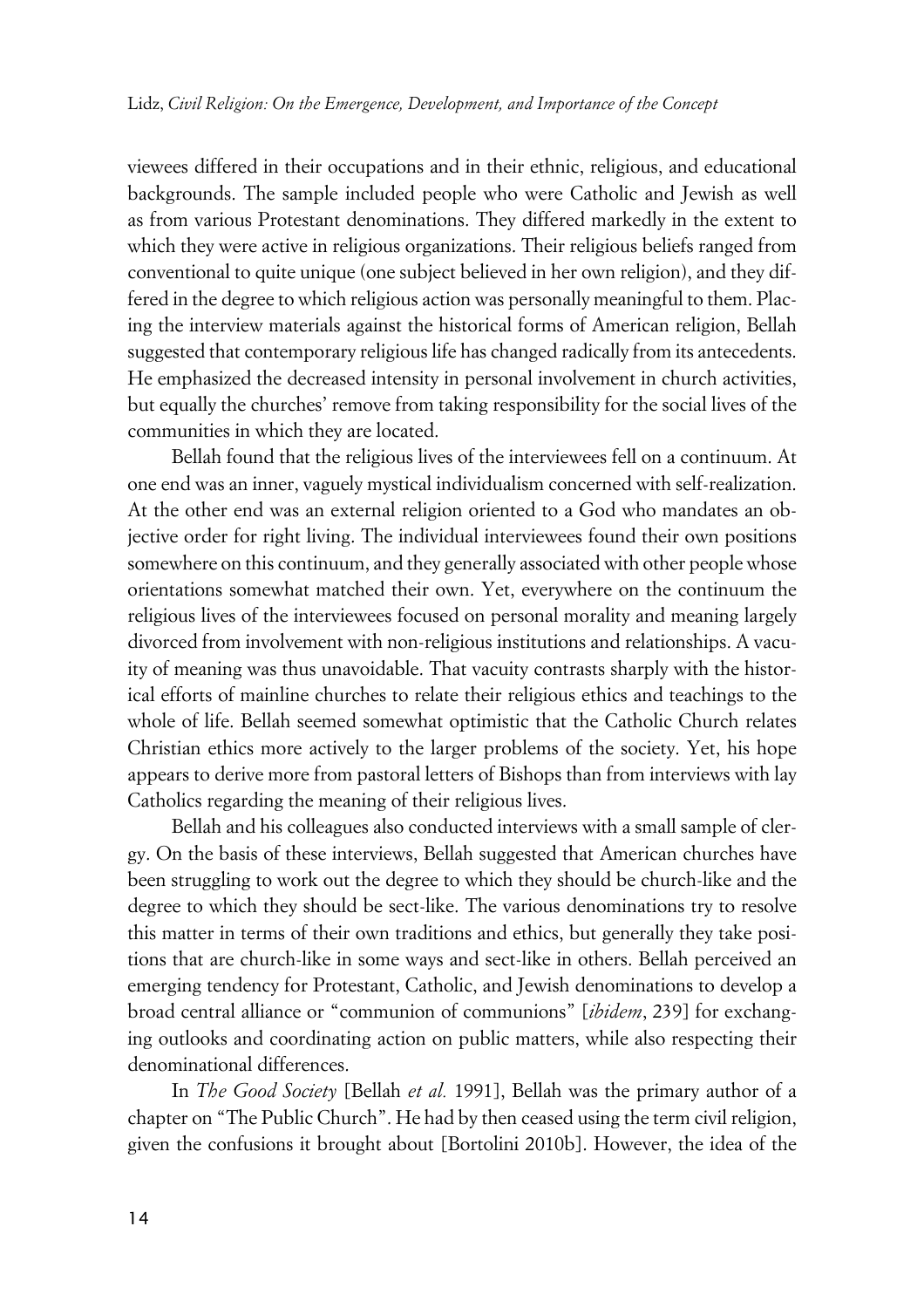public church is not a direct substitute for the concept of civil religion. It refers to beliefs and symbols by which religions in the generic sense give moral framing to public life. It thus is located within denominational religion, at least in the American context, not in the civil domain. By public, Bellah meant not pertaining to government, but to the institutional life of the citizenry independent of government. As he emphasized, religion has from the start of American history been engaged in public life, although the findings of *Habits of the Heart* might had led him to expect a diminished engagement in the late Twentieth century.

The chapter centers on the United Methodist Church, taken to be representative of mainline Protestantism, and its efforts to fulfill the role of a public church. Bellah and his colleagues had interviewed members of the Methodist clergy and the denomination's representatives in its Washington offices, where it pursues interests in national policy, often collaboratively with other denominations through the National Council of Churches. The interview data revealed a structural but also a cultural gap between the national organization of Methodists and local congregations. National officials were concerned immediately with issues of the public church and were troubled by an apparently declining energy for addressing such issues among local Methodist churches. However, local clergy saw their main duty as helping members with spiritual and practical needs. They were pleased with the energy and warmth of their congregations. They found that their members were responding to "prophetic" biblical preaching while also being open to modern theology, or at least elements of it. Where they felt called to go beyond attending to members' needs, they focused first on local charitable works and occasionally on local public issues that affected the churches and their members. By contrast, issues of the national political arena and the public church generally fell outside their circles of concern.

The church's national representatives were aware of the decline in the influence of mainline churches and the rising influence of evangelical churches. They and other leaders of the Methodist Church believed that their loss of influence was due to a lack of social vision among the mainline churches. They were also aware that the nation's religious pluralism has created a large number of churches too small and others too decentralized to exercise national influence. No strong leadership has arisen among the many churches, creating a concern on their part, one that Bellah had himself long voiced, that "the churches have lost their social mission" [*ibidem*, 192].

Bellah perceived a division in public church advocacy between the conservative-evangelical and liberal churches, a division that has probably deepened in the years since. Conservatives advocate hard work in economic roles, respect for governmental authority, and personal moral conduct. The liberals favor civil rights, world peace, overcoming poverty, and preserving the environment. Bellah stated a hope for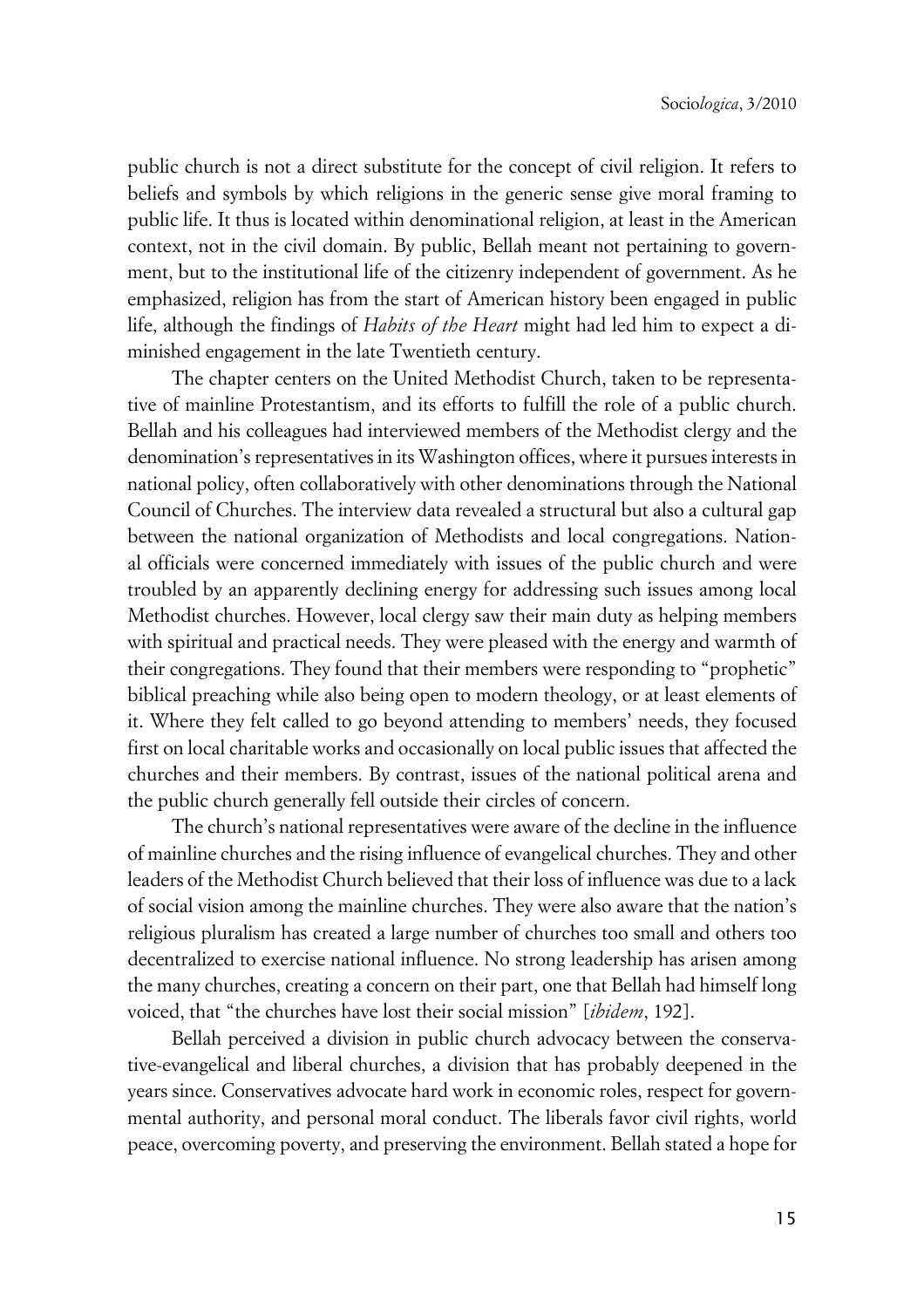reconciliation. He suggested that excessive concentration on single issues narrows moral vision, thereby restricting the potential moral influence of the public church. He emphasized that religious commitment should transcend national loyalty. While all of the major denominations accept the legitimacy of the Constitution and the republic, their mission should require of them that they retain a transcending loyalty to God and, deriving from it, a capacity to critique national institutions and policies.

In the years since *The Good Society*, Bellah has continued to essay the relationships of religion to American public institutions [Bellah and Tipton 2006, Chapters 13-17]. With increasingly powerful rhetoric, he has elaborated his conviction that Lockean utilitarian individualism, atheistic and deterministic, and Constitutional liberalism have undermined the republic's religious and moral foundations. The consequencs are Hobbesian conflict and corrupting concentration of power in the large corporations. Government has been abandoning the poor, disabled, and disinherited. Meanwhile, the narrow expertise of policy specialists continues to lead the nation into debacle after debacle in both foreign and domestic arenas.

In his more recent discussions, Bellah develops new insight into the origins of American individualism. It has roots not only in Lockean utilitarianism, but even more radically in the ascetic Protestant conception of the individual conscience in immediate relationship to God and His commandments. This insight has deepened Bellah's perception of the morally ambiguous quality of American Protestantism from its earliest foundations. His story is no longer about declension, but of "flaws" in the basic religious ethics of ascetic Protestantism [Bellah and Tipton 2006, Chapter 15]. Although he does not specifically emphasize the point, these flaws necessarily carry over to the civil religion. Bellah's discussion of them adds a new dimension, I believe, to his earlier analyses of the antinomian and Manichean potentials of the civil religion and their consequences for the national and the world in this extended third time of trial.

#### **xConclusion**

Civil religion is a powerful concept helping us to understand the solidarity and the religio-moral culture of the United States and other countries as well. Its Durkheimian and Weberian sources provide a strong analytic foundation, imparting to it a capacity to lead us to a rich and multi-dimensional understanding of the grounds of orientation in modern societies. Bellah's analyses of the American civil religion – which have been our focus in this essay – have attended both to its solidarizing strengths and what I have called the discontents associated with it or perhaps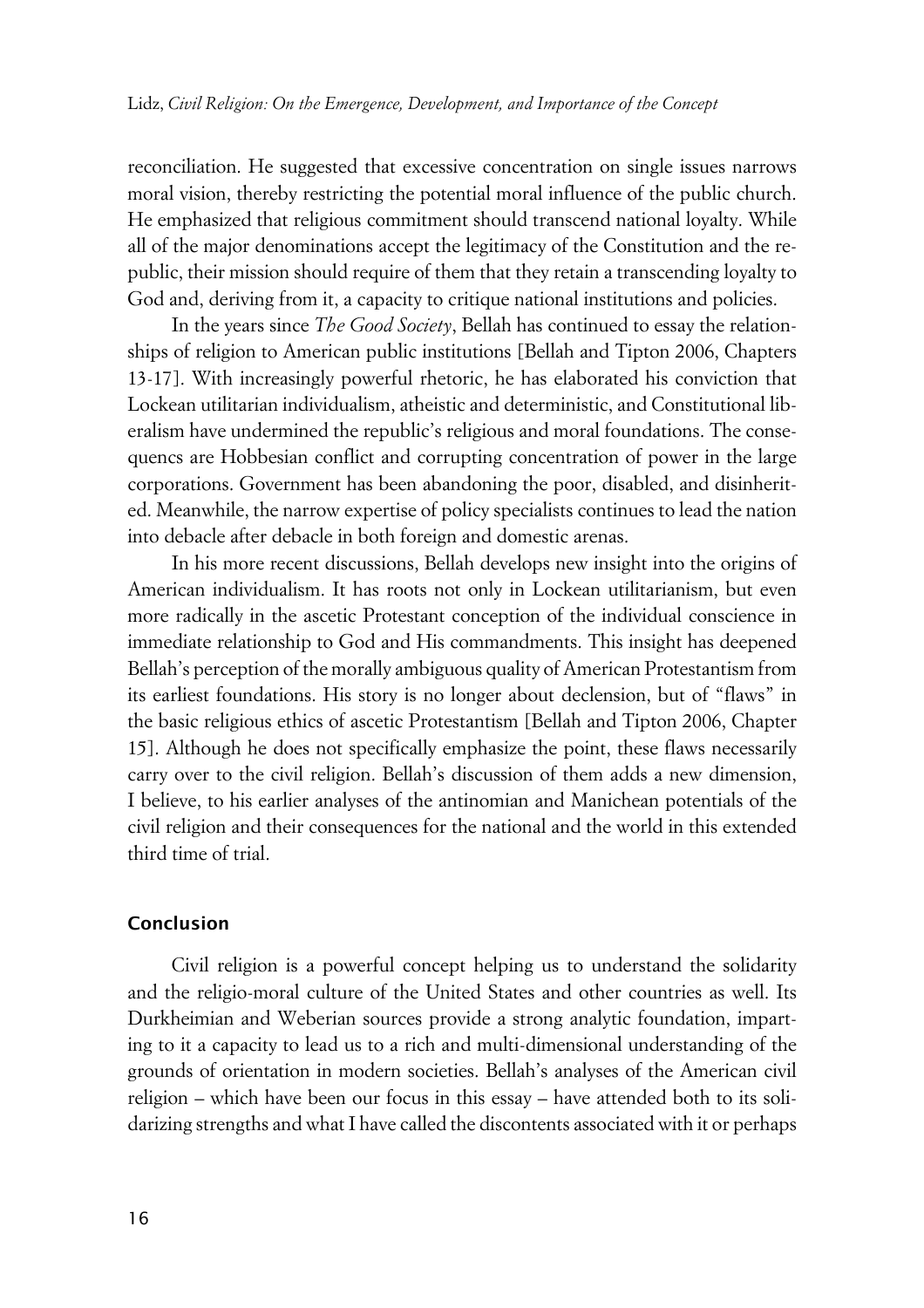embedded within it. In some historical epochs the discontents have appeared more deeply embedded in or perhaps intrinsic to the civil religion than in others. Bellah's analyses have shifted over time to the view that the discontents are very deeply embedded and perhaps intrinsically characteristic of it. The long embroilments of civil religious beliefs in the Cold War and now in the unfortunately conceived War on Terror seem, for our own times at least, to lend weight to the idea that the antinomian and Manichean elements are profoundly entangled potentials of the civil religion. This is consonant, I believe, with the tragic view of religion and value-commitment that Bellah derives from Weber more than any other source. This view entails the understanding that a consequence of any fundamental religious commitment, insofar as accepted seriously and taken as a ground of determined action in the world, involves negative effects. That is, there are profound costs or discontents to any fundamental commitment.

From his first publication on the concept of civil religion, Bellah has faced a flood of criticisms of the idea. Most of them have been wildly misplaced, for example, claims that it fostered an idolatry of American society, suggestions that it condoned violations of the First Amendment, or arguments that it implicitly misinterpreted institutions of epochs and civilizations not under discussion. As Bortolini [2010b] has shown in a detailed discussion, Bellah eventually wearied of countering all of the allegations and began to avoid the term civil religion. I personally find that outcome unfortunate. I believe that the concept remains a major contribution to the sociology of religion and to the sociological understanding of American civilization, at least, and likely many other civilizations. I hope the concept will be revived and have a long future in sociological teaching and research.

### **References**

Bellah, R.N.

- 1965b "Heritage and Choice in American Religion." Unpublished draft, 19 pp., proceedings of the *Daedalus* conference on "Religion and American Culture," October 15-16, 1965. American Academy of Arts and Sciences, Brookline, Massachusetts. Published for the first time in *Sociologica* 3, 2010. [doi:10.2383/33643](http://www.sociologica.mulino.it/doi/10.2383/33643)
- 1967 "Civil Religion in America." *Dædalus* 96: 1-21.
- 1970 *Beyond Belief*. New York: Harper & Row. "Civil Religion in America" is reprinted as Chapter 9 in this volume.
- 1975 *The Broken Covenant: American Civil Religion in Time of Trial*. New York: Seabury.
- 2002 "Epilogue. Meaning and Modernity: America and the World." Pp. 255-276 in *Meaning and Modernity*, edited by R. Madsen, W.M. Sullivan, A. Swidler, and S.T. Tipton. Berkeley: University of California Press.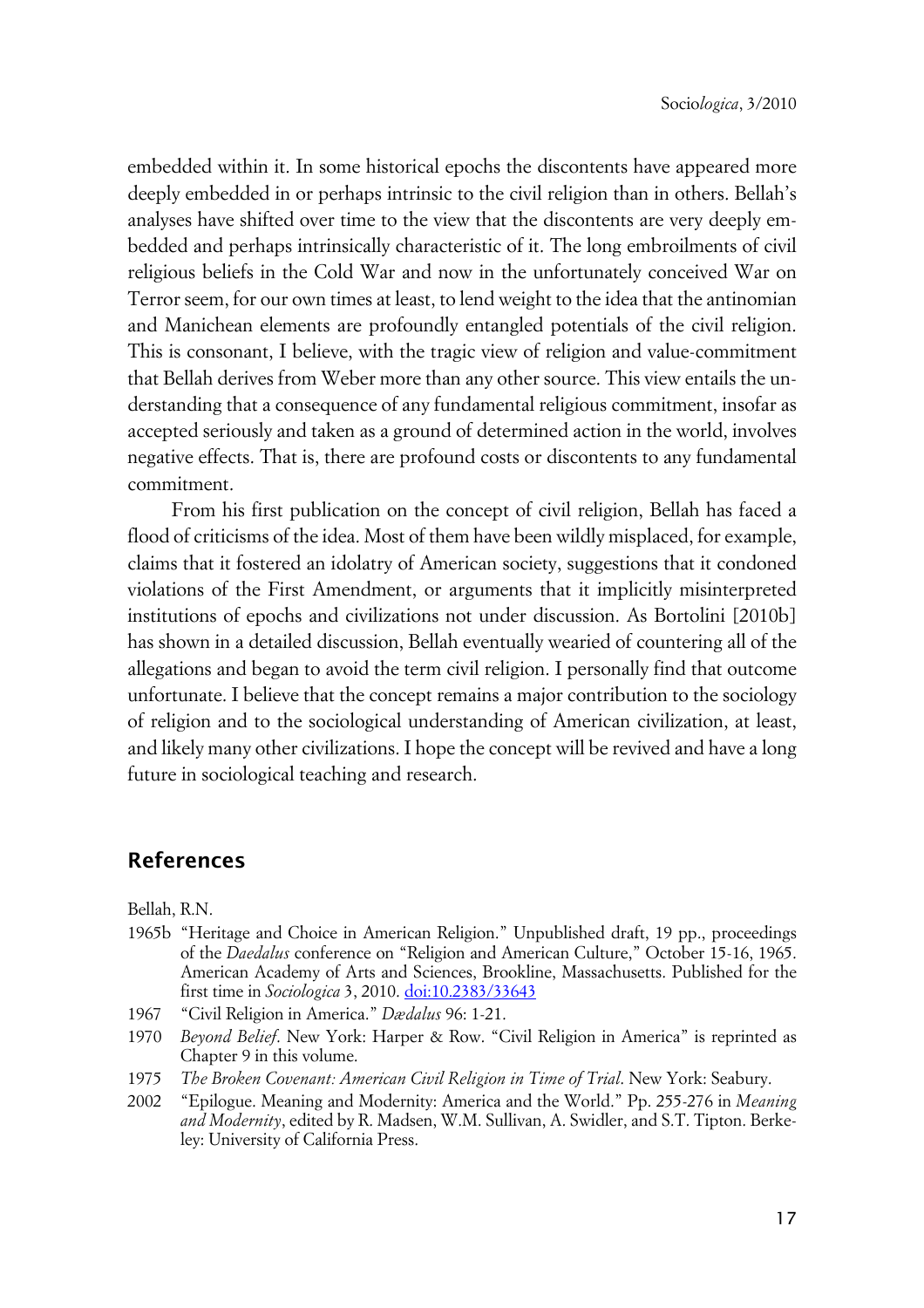Lidz, *Civil Religion: On the Emergence, Development, and Importance of the Concept*

- Bellah, R.N., and Hammond, P.E.
- 1980 *Varieties of Civil Religion*. San Francisco: Harper & Row.
- Bellah, R.N., Madsen, R., Sullivan, W.M., Swidler, A., and Tipton, S.M.
- 1985 *Habits of the Heart: Individualism and Commitment in American Life*. Berkeley: University of California Press.
- 1991 *The Good Society*. New York: Knopf.
- Bellah, R.N. and Tipton, S.M., eds.
- 2006 *The Robert Bellah Reader*. Durham: Duke University Press. This volume includes a broad selection of Bellah's essays on civil religion.

Bortolini, M.

- 2010a "Before Civil Religion. On Robert N. Bellah's Forgotten Encounters with America, 1955- 1965." *Sociologica* 3*.* [doi:10.2383/33646](http://www.sociologica.mulino.it/doi/10.2383/33646)
- 2010b "The Traps of Intellectual Success. Robert N. Bellah, the American Civil Religion Debate, and the Sociology of Ideas." Manuscript. Department of Sociology, University of Padua.